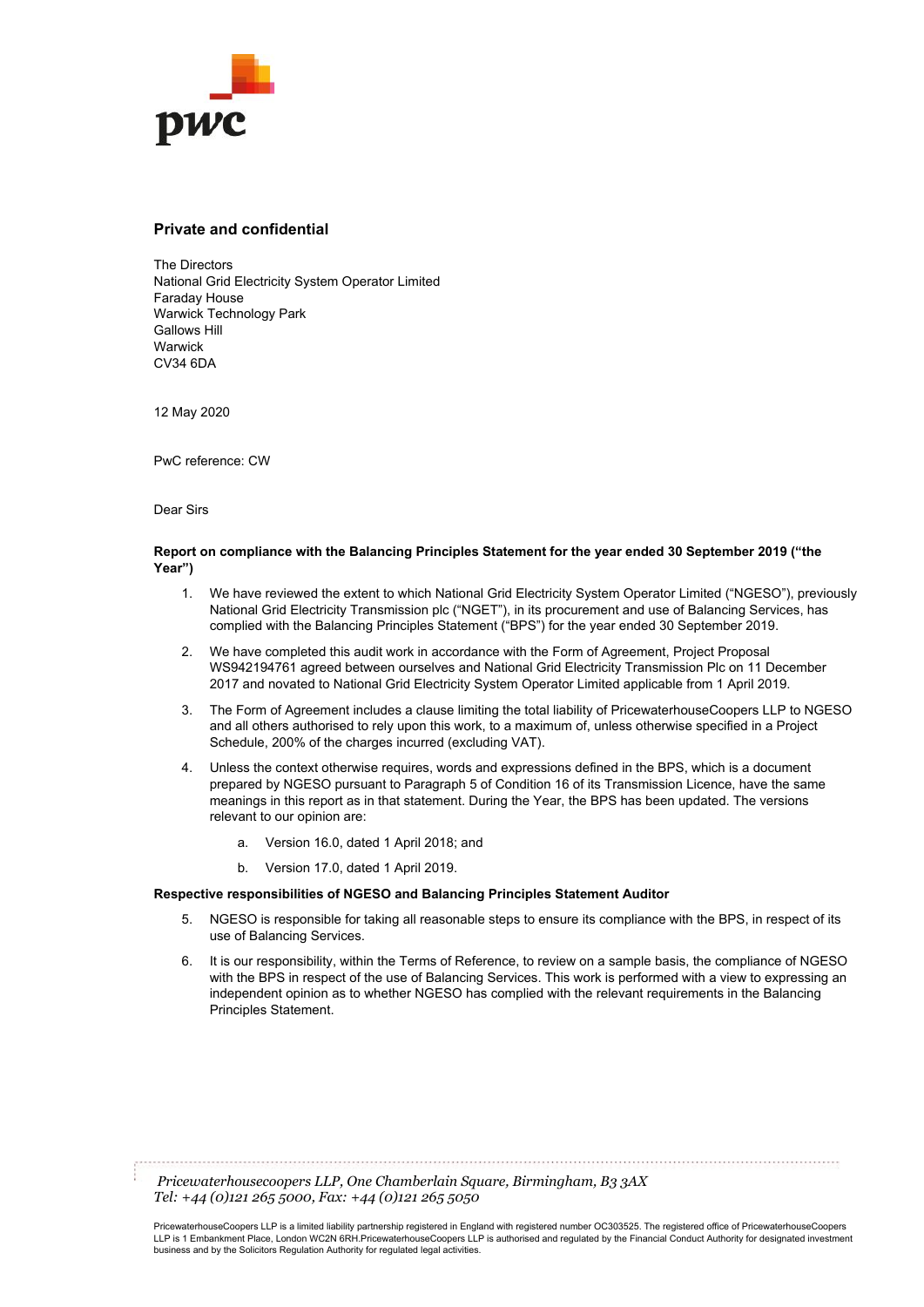

#### **Independence and Quality Control**

- 7. We complied with the Institute of Chartered Accountants in England and Wales ("ICAEW") Code of Ethics, which includes independence and other requirements founded on fundamental principles of integrity, objectivity, professional competence and due care, confidentiality and professional behaviour.
- 8. We apply International Standard on Quality Control (UK) 1 and accordingly maintain a comprehensive system of quality control including documented policies and procedures regarding compliance with ethical requirements, professional standards and applicable legal and regulatory requirements.

#### **Basis of review and scope of work**

- 9. We have performed the reasonable assurance engagement in line with the requirements of the International Standard on Assurance Engagement 3000 (Revised) - 'Assurance engagements other than audits or reviews of historical financial information' issued by the International Auditing and Assurance Standards Board.
- 10. We have planned and performed our review in accordance with our review approach dated August 2019, which we have agreed with NGESO and which is set out in our document "Supplement to the Balancing Principles Statement report for the year ended 30 September 2019" ("the Supplement") which we have sent to both NGESO and the Office of Gas and Electricity Markets ("Ofgem").
- 11. The Supplement provides a detailed description of the approach we have adopted to the review. In particular, it describes those aspects of Balancing Services that we have examined during our review and those which are outside the scope of this review. Our review included an examination, on a test basis, of both the Balancing Services procured and used by NGESO, and of the estimates and judgements made by NGESO in using Balancing Services. This report should be read in conjunction with the Supplement.
- 12. In reaching our conclusion we assessed the risk of a material breach of the way NGESO has used Balancing Services compared with the requirements of the BPS, whether caused by fraud or other irregularity or error, and determined the adequacy of procedures and controls established by NGESO to eliminate or reduce such risks.
- 13. For the avoidance of doubt, the scope of work performed excluded Emergency Instructions and Involuntary Reductions as described in the Grid Code for use in preserving system security in exceptional circumstances, such as the Low Frequency Demand Disconnection ("LFDD") following Generator Trips and Frequency Excursion on 9 August 2019.

#### **Opinion**

- 14. Based on our procedures, in our opinion, NGESO has complied with the relevant requirements in the Balancing Principles Statement in all material respects, during the year ended 30 September 2019, with regards to:
	- the receipt and validation (including application of default data) of Physical Notification ("PN") data;
	- the consistency of demand and operational data provided to market participants during the Day Ahead and within day balancing processes to data used internally by NGESO and confirmation that the required timetable for the issue of this data has been met;
	- the call-off of Balancing Services in cost order during the Day Ahead balancing process. Balancing Services to include Ancillary Services active power contracts only;
	- the call-off of Balancing Services in cost order during the within day balancing process. Balancing Services to include Ancillary Services active power contracts and accepted Bids and Offers in the Balancing Mechanism including Pre Gate Closure BMU Transactions ("PGBTs"); and
	- NGESO's adherence to internal operating procedures for activities that impact the call-off of Balancing Services during the day-ahead and within day balancing processes. For the avoidance of doubt, this includes internal operating procedures that relate to the management of transmission constraints and response/reserve holdings during the day-ahead and within day balancing processes.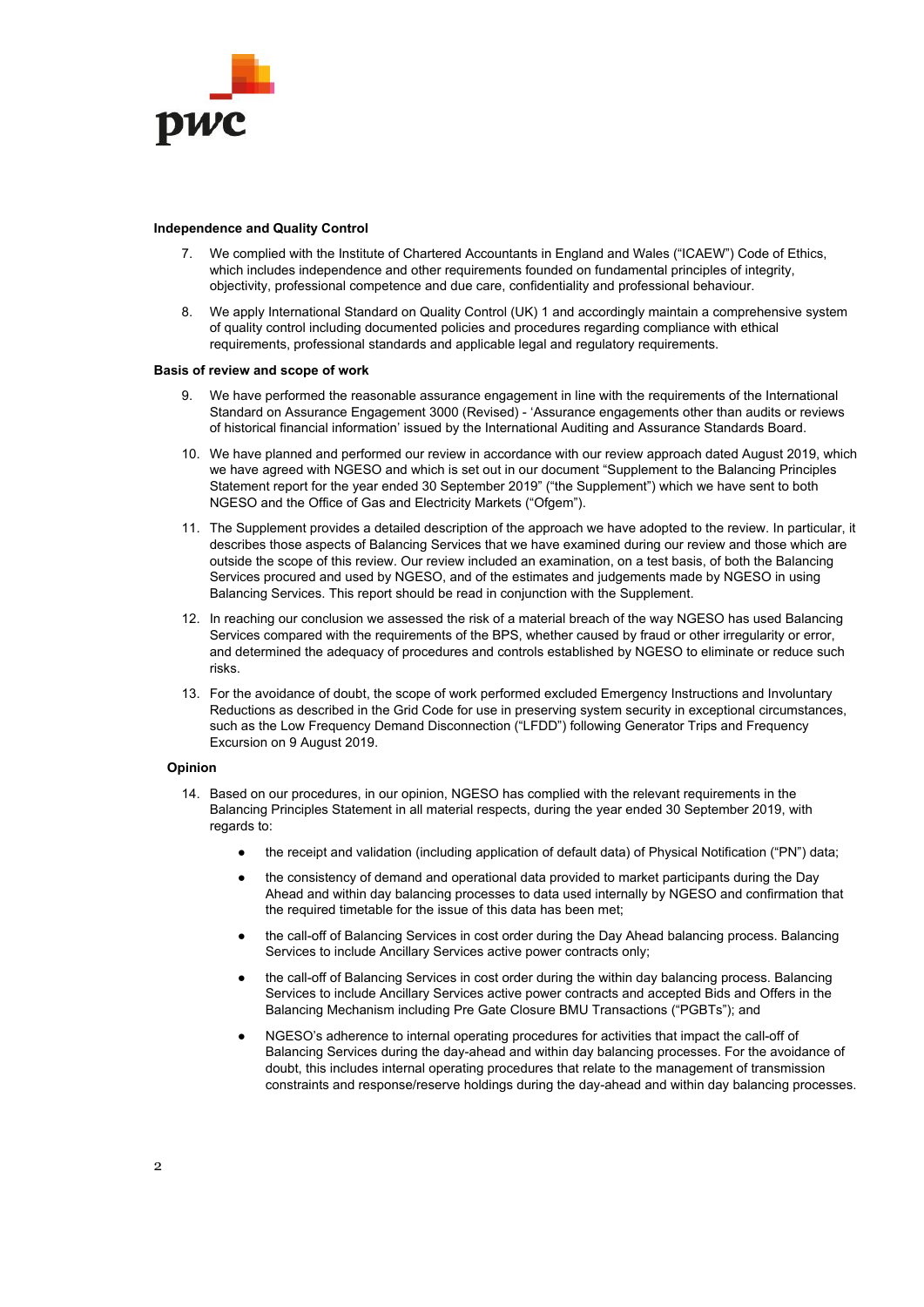

#### **Use of this report**

- 15. This report is intended solely for the use of the Directors of NGESO and Ofgem. While we acknowledge that this report will be published on the NGESO website, this is for information purposes only and we do not intend that it should be relied upon by anyone other than the parties mentioned above (where terms are agreed with Ofgem in writing).
- 16. The maintenance and integrity of that website is the responsibility of the Directors of NGESO. The work that we carried out does not involve consideration of the maintenance and integrity of that website and, accordingly, we accept no responsibility for any changes that may have occurred to this report since it was initially presented on the website.
- 17. This report has been prepared in the expectation that NGESO and Ofgem will have sufficient experience of Balancing Services to understand the scope of our review without further background explanation and to evaluate the contents of this report in the context of the scope of our work.

Yours faithfully

Price workshouse Coopers LP

PricewaterhouseCoopers LLP, Birmingham Chartered Accountants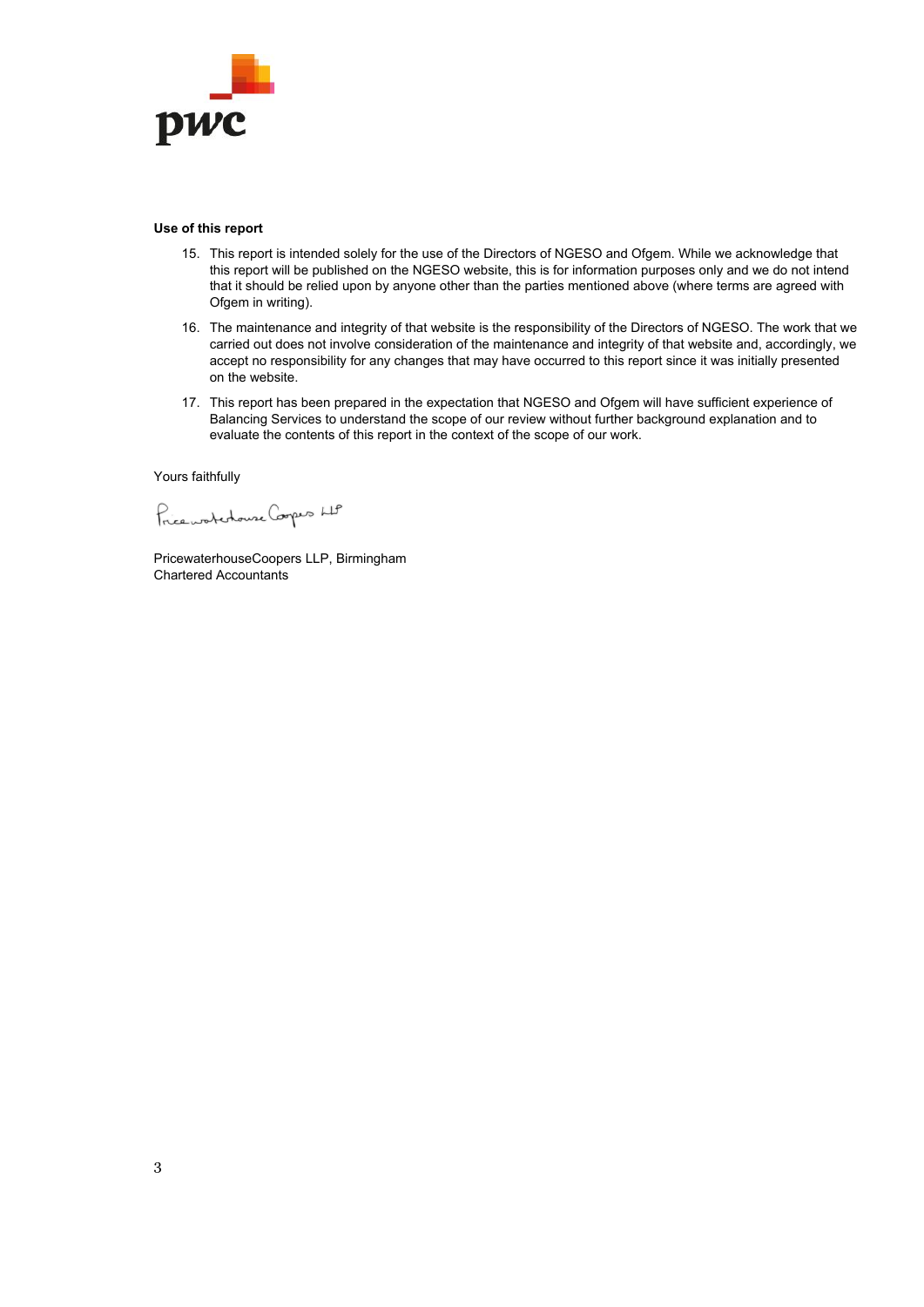*National Grid Electricity Energy System Operator Balancing Principles Statement Review* Review approach for the year ending 30 *August 2019* September 2019

*The Supplement*

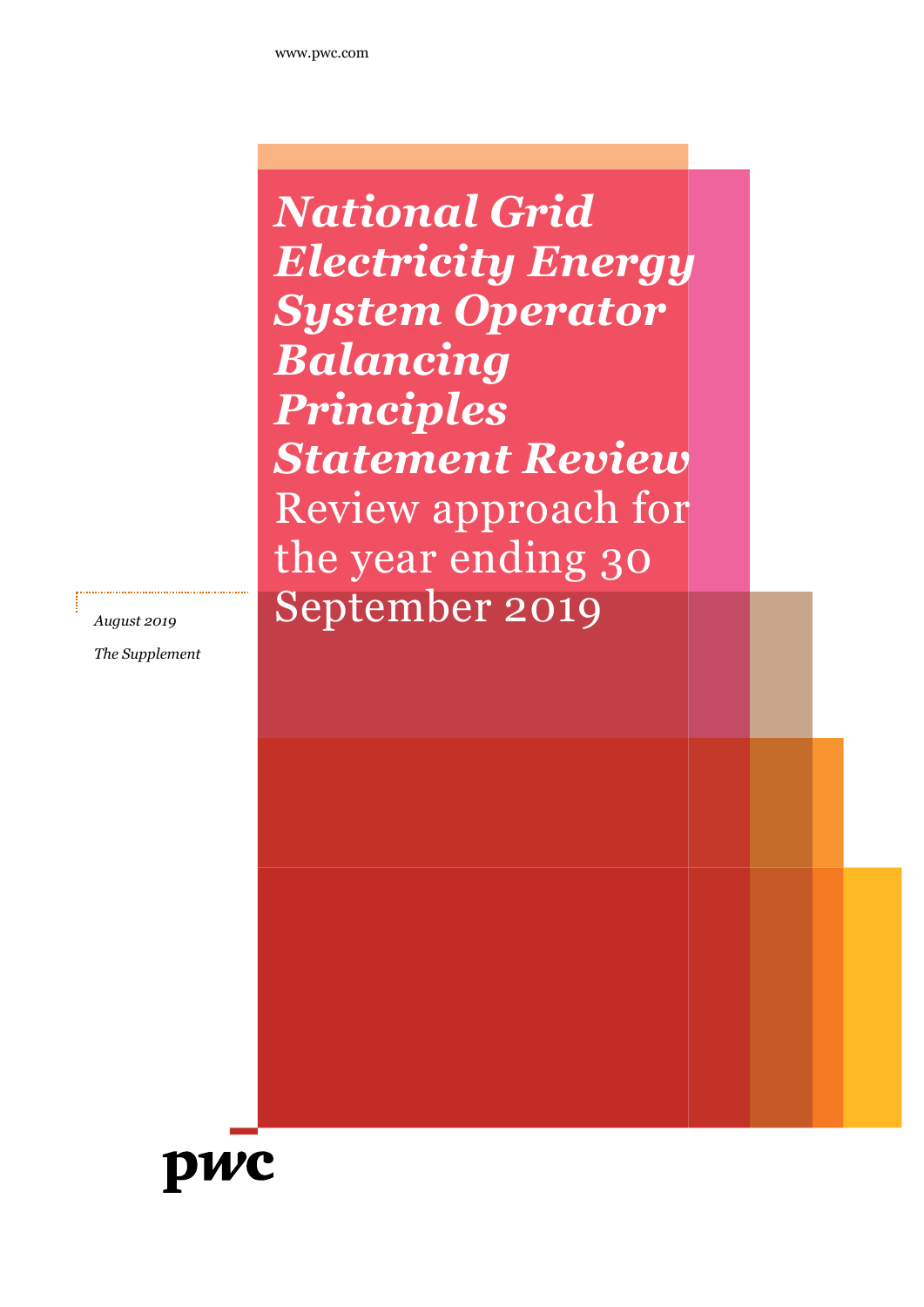## *Table of Contents*

| Objective and scope of the Balancing Principles Statement Review                                                                                        | 3              |
|---------------------------------------------------------------------------------------------------------------------------------------------------------|----------------|
| Call-off of Balancing Services in cost order                                                                                                            | $\overline{4}$ |
| Review approach                                                                                                                                         | 5              |
| Materiality                                                                                                                                             | 6              |
| More detailed description of review work undertaken                                                                                                     | 6              |
| Receipt and validation of Physical Notification data                                                                                                    | 6              |
| The consistency of data provided to market participants during the "day-ahead" and "within-day" balancing<br>processes to data used internally by NGESO | 7              |
| The call-off of Ancillary Services contracts in cost order during the "day-ahead" balancing process                                                     | 7              |
| The call-off of Balancing Services in cost order during the "within-day" balancing process                                                              | 8              |
| <b>General IT Controls Testing</b>                                                                                                                      | 9              |
| Appendix A – Risk and response table                                                                                                                    | 10             |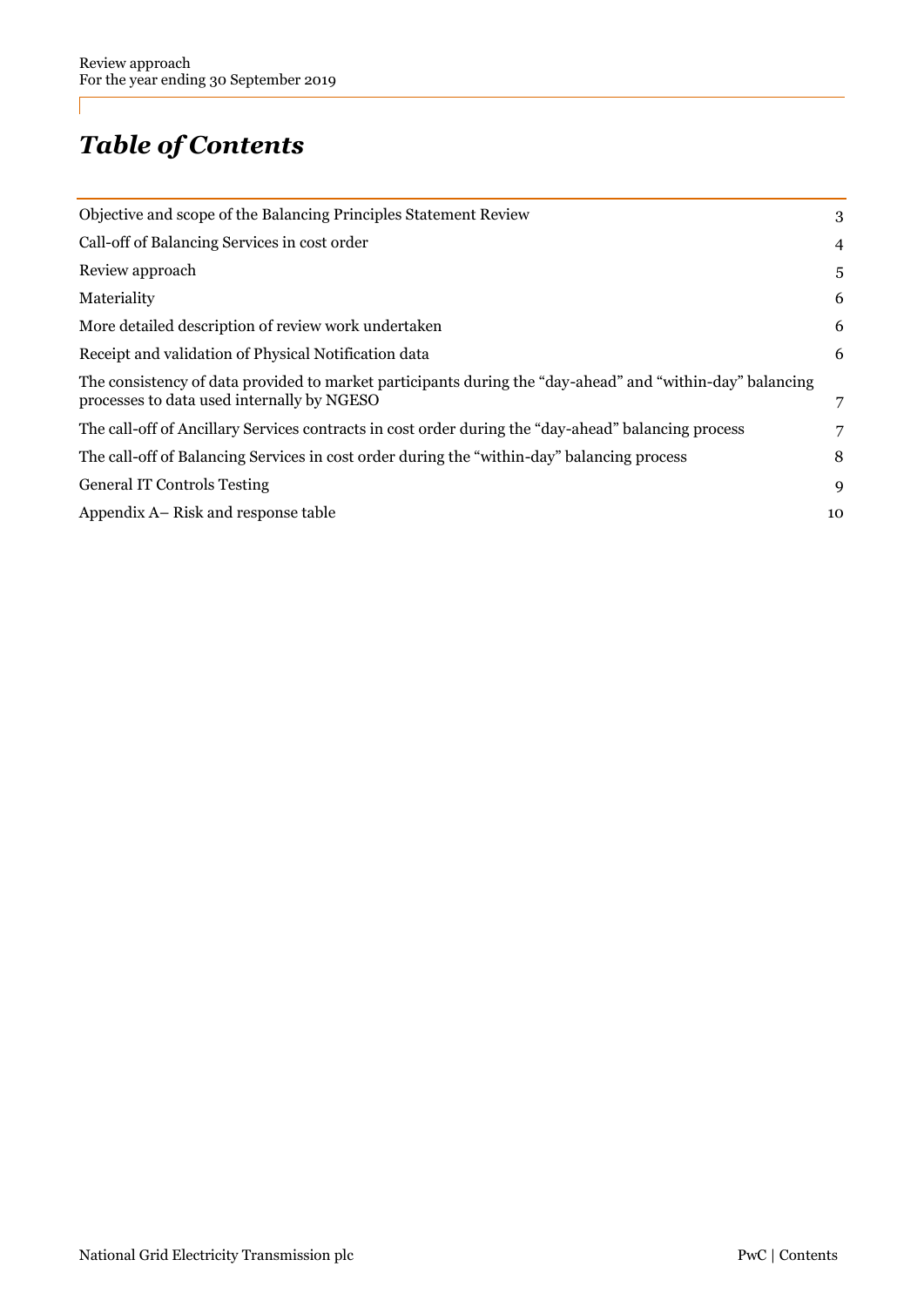### <span id="page-5-0"></span>*Objective and scope of the Balancing Principles Statement Review*

- 1 The Balancing Principles Statement<sup>1</sup> ("BPS") sets out, at a high level, National Grid Energy Systerm Operator Ltd's ("NGESO's") obligations and responsibilities in respect of the management of supply and demand over the national transmission network and has been written to be consistent with NGESO's licence obligation to "operate the licensee's Transmission System in an efficient, co-ordinated and economical manner".
- 2 The objective of our review is to form an independent opinion based on our review work as to the compliance of NGESO, in all material respects, with the BPS in respect of the use of Balancing Services for the year ending 30 September 2019 ("the Year").
- 3 The reasonable assurance engagement will be performed in line with the requirements of the International Standard on Assurance Engagement 3000 (Revised), - '*Assurance engagements other than audits or reviews of historical financial information'* issued by the International Auditing and Assurance Standards Board.
- 4 This Review Approach has been prepared by PricewaterhouseCoopers LLP ("PwC") and accepted by NGESO as the basis for the current year's audit, as required in the contractual arrangements in place between PwC and NGESO in respect of this audit.
- 5 Condition C16 of NGESO's Transmission Licence defines Balancing Services as:
	- (a) Ancillary Services;
	- (b) offers and bids made in the Balancing Mechanism; and
	- (c) other services available to the licensee which serve to assist the licensee in co-ordinating and directing the flow of electricity onto and over the national electricity transmission system in accordance with the Act or the standard conditions and/or in doing so efficiently and economically, but shall not include anything provided by another transmission licensee pursuant to the System Transmission Code.
- 6 The scope and subject matter for the purposes of ISAE 3000 (Revised), of our review is:
	- (a) the receipt and validation (including application of default data) of Physical Notification ("PN") data;
	- (b) the consistency of demand and operational data provided to market participants during the Day Ahead and within day balancing processes to data used internally by NGESO and confirmation that the required timetable for the issue of this data has been met;
	- (c) call-off of Balancing Services in cost order during the day-ahead balancing process. Balancing Services to include Ancillary Services active power contracts only;
	- (d) the call-off of Balancing Services in cost order during the within day balancing process. Balancing Services to include Ancillary Services active power contracts and accepted Bids and Offers in the Balancing Mechanism including Pre Gate Closure BMU Transactions ("PGBTs"); and
	- (e) NGESO's adherence to internal operating procedures for activities that impact the call-off of Balancing Services during the day-ahead and within day balancing processes. For the avoidance of doubt, this includes internal operating procedures that relate to the management

<sup>1</sup> *Balancing Principles statement versions 15.0 effective from 1 April 2017 and 16.0 effective from 1 April 2019*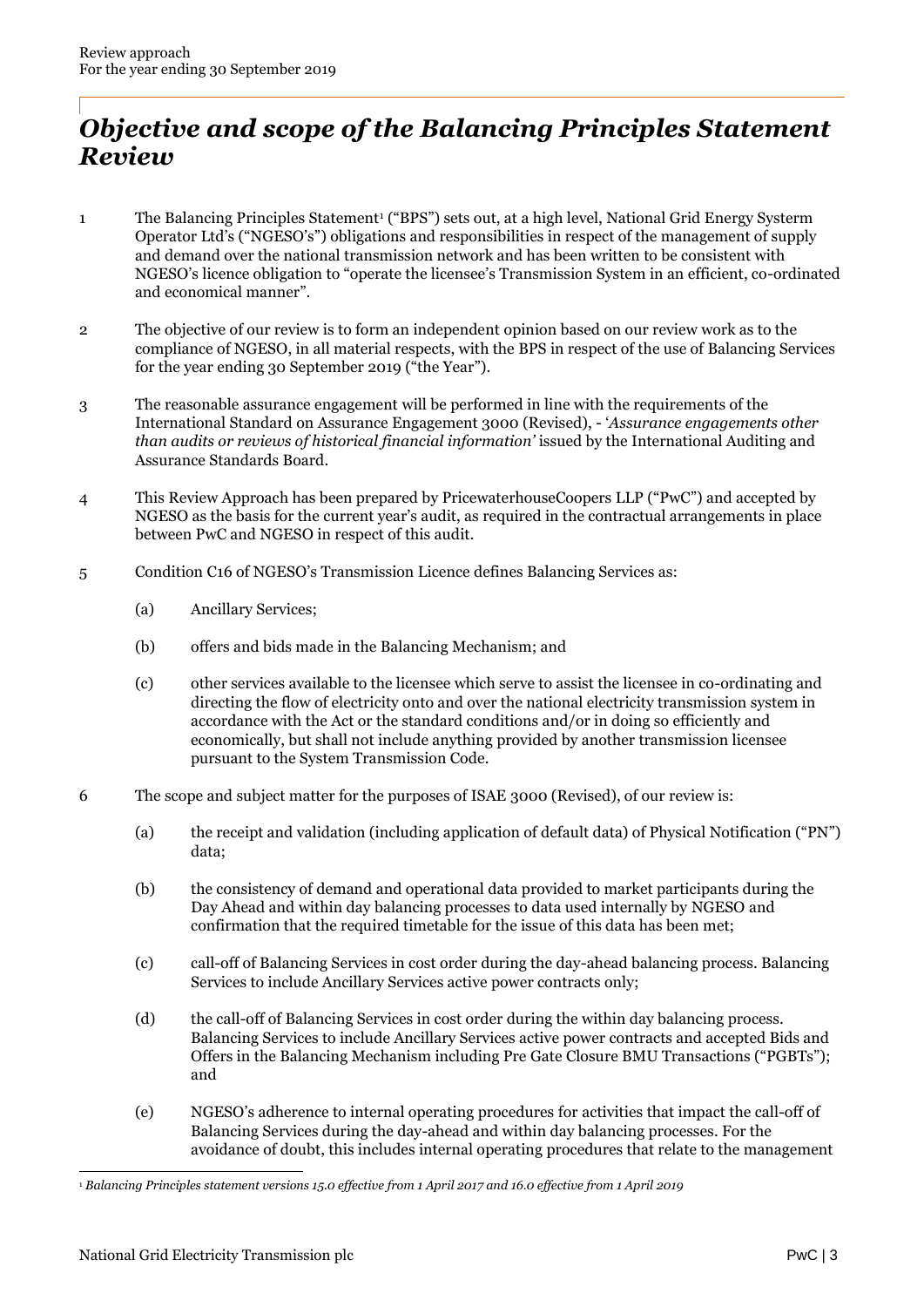of transmission constraints and response/reserve holdings during the day-ahead and within day balancing processes.

- 7 For the purpose of clarity we note that in assessing internal operating procedures relevant to the above activities, those aspects that involve engineering decisions that NGESO make are expressly excluded from the scope of our review, as agreed with NGESO.
- 8 In agreement with NGESO we have excluded from the scope of our review the procedures of NGESO which address the following activities described in the BPS:
	- (a) Emergency Instructions and Involuntary Reductions as described in the Grid Code for use in preserving system security in exceptional circumstances;
	- (b) operational planning activities undertaken prior to the Day Ahead stage;
	- (c) engineering decisions taken in the calculation of transmission constraints and response/ reserve holdings;
	- (d) engineering decisions made in the call-off of Ancillary Services or acceptance of Bids and Offers in the balancing mechanism;
	- (e) the procurement of Balancing Services to provide services to external system operators via System-to-System Services;
	- (f) acceptance of arbitrage trades made within the Balancing Mechanism;
	- (g) the management and planning of transmission system outages; and
	- (h) the use of 'other services' as referred to in the definition of Balancing Services in paragraph 4 (c) above.
- 9 For the avoidance of doubt, it is not the responsibility of the BPS Auditor to:
	- (a) confirm that the BPS is consistent with legislation/statutory obligations;
	- (b) confirm that system security has been maintained at all times; or
	- (c) review the accuracy of forecast demand as prepared by NGESO compared to actual demand.
- 10 In interpreting the BPS, we have relied on our own interpretation of that statement. We are not legal advisors and have not taken independent legal advice and shall therefore have no responsibility to NGESO or the Office of Gas and Electricity Markets ("Ofgem") were a court to interpret or construe the BPS in a different way from us.

## <span id="page-6-0"></span>*Call-off of Balancing Services in cost order*

- 11 As described above, we are required, as part of our review, to assess whether Balancing Services have been called-off in cost order. Part C paragraph 5 of the BPS, recognises that under certain circumstances it may not be possible to call-off Balancing Services in cost order and lists these circumstances. We have discussed the interpretation of cost order with NGESO as it relates to our review and have agreed that we should apply the following assumptions to our review of the call-off of Balancing Services:
	- Balancing Services called-off during the day ahead balancing process (Ancillary Services active power contracts) have been selected based on lowest cost over the next 24 hour period.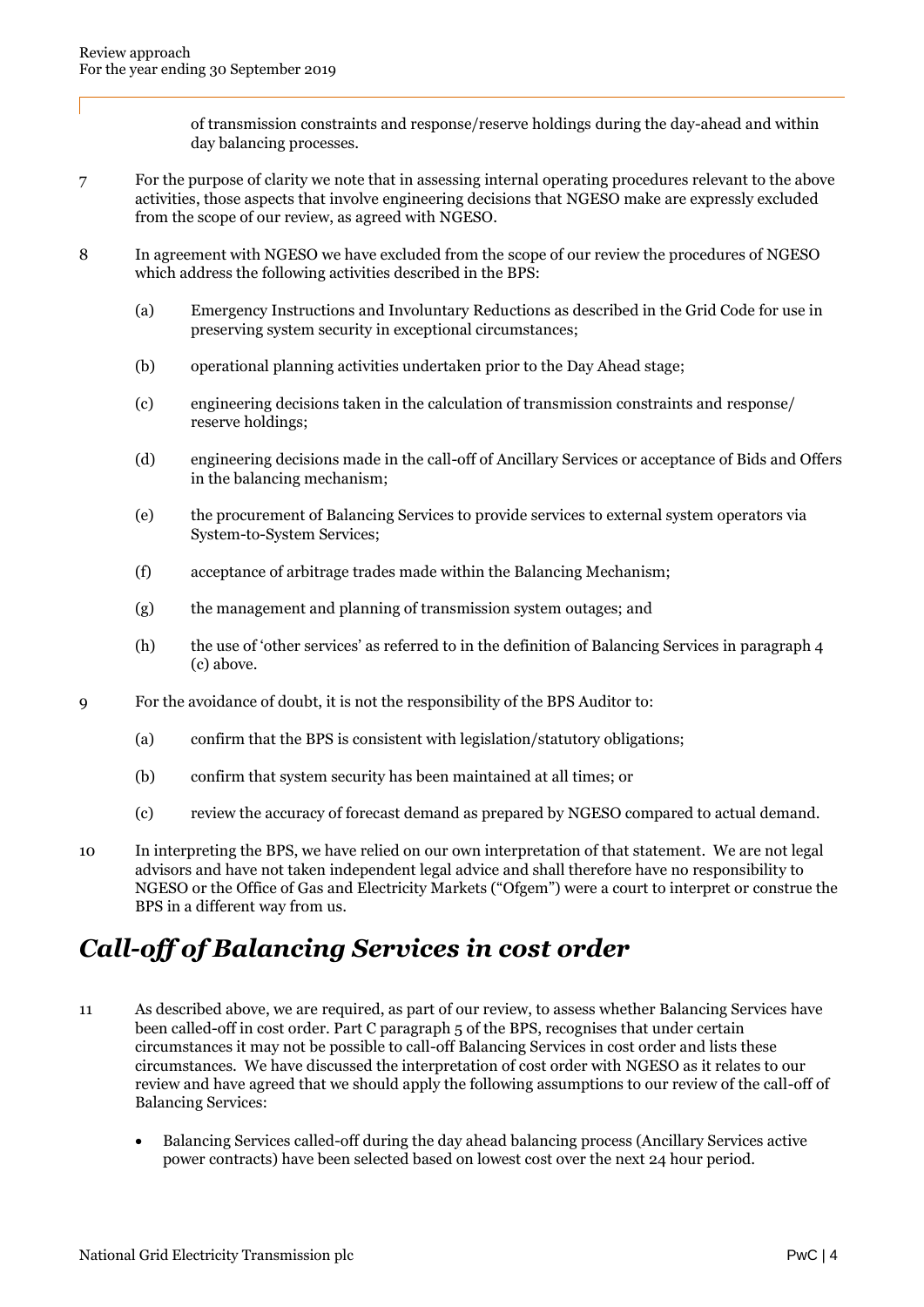- 12 Balancing Services called-off during the within day balancing process (Ancillary Services active power contracts and accepted Bids and Offers in the Balancing Mechanism) have been selected based on lowest cost over the subsequent 'Gate Closure period' following the service being called-off. The term 'Gate Closure period' is defined as the length of time between Gate Closure for a given Settlement Period and the end of that Settlement Period. Where it is not possible to call-off Balancing Services in cost order, Part C paragraph 5 of the BPS states that NGESO may take account of the 'observed and declared dynamic operating characteristics of available generation and demand Balancing Services'. During the course of our work we have assumed that the observed operating characteristics are those characteristics observed by NGESO since NETA 'go-live' on 27 March 2001.
- 13 We have assumed that PN data forms part of the 'observed and declared dynamic operating characteristics of available generation'. As such, we have assumed that actions taken by NGESO to mitigate risks to the security of the Transmission network arising from abnormal PN data is within the scope of Part C paragraph 5 of the BPS.

### <span id="page-7-0"></span>*Review approach*

- 14 Our review approach consists of the following, in respect of NGESO's use of Balancing Services:
	- (a) reviewing the computer systems and/or internal operating procedures that NGESO have in place that relate to the use of Balancing Services;
	- (b) testing on a sample basis to the extent we considered necessary, the ongoing operation of the relevant computer systems and/or internal operating procedures during the Year; and
	- (c) testing on a sample basis to the extent that we considered necessary, the data processed by the relevant computer systems and/or internal operating procedures during the Year.
- 15 We will design our testing to provide reasonable assurance that the call-off of Balancing Services during the Year has been carried out in accordance with the sections of the BPS within the scope of our review.
- 16 In undertaking our review, we will assess the risk of a material non-compliance of the areas of the BPS within the scope of our review. In areas where we have identified specific risks, or where weaknesses have been identified in the operation of specific internal controls, these compliance tests will be supplemented by substantive tests of detail of the relevant underlying data. Our initial assessment of risks is presented in Appendix A below.
- 17 We will select eight Settlement Days for testing in the Year. The selection of the particular days reviewed will be based solely on our assessment of risk. It will represent a mixture of "normal" days and other days where we identify unusual factors (e.g. outages, weekends, clock change days or days around a specific event) which, in our view, represent a risk as to compliance with internal operating procedures.
- 18 In respect of our review of accepted Bids and Offers in the Balancing Mechanism we will select and review 48 half-hour periods within the eight sample days selected per paragraph 16 above. Our selection of half-hour periods reviewed will be weighted towards periods of high activity in the Balancing Mechanism and also where accepted Bids and Offers have resulted in higher System Buy Prices or lower System Sell Prices.
- 19 Where it is more efficient for us to do so, we will use Computer Assisted Audit Techniques ("CAATs") and run tests for the entire selected sample day. CAATs involve the use of data interrogation tools to perform automated tasks such as matching two or more types of records, identifying patterns and looking for anomalies.
- 20 Where we do not find sufficient samples of particular events/activities on the selected sample days we will select data from additional days to ensure that the sample sizes selected are in line with PwC policy.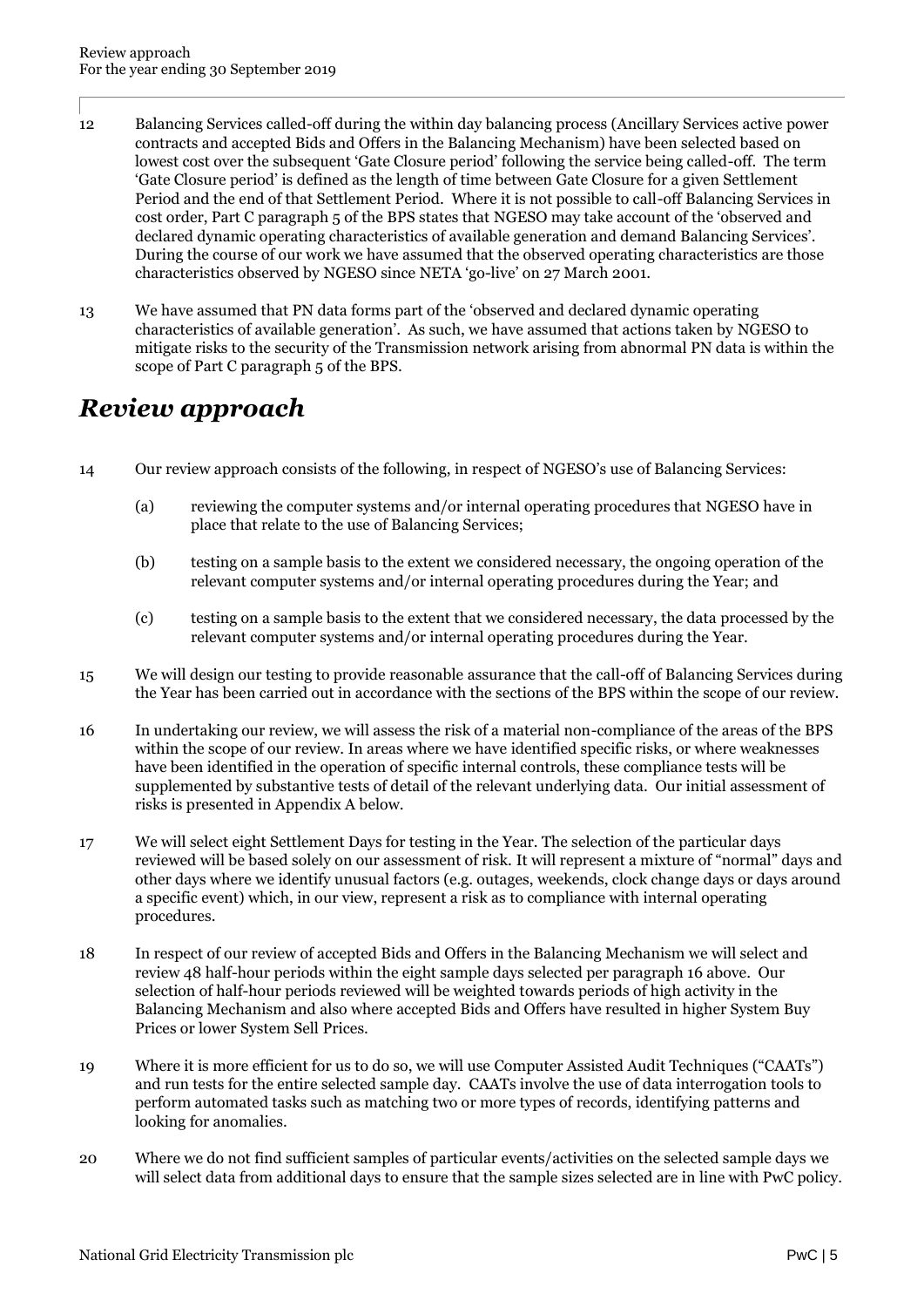21 Throughout our work, we will continue to monitor developments that impact upon the call-off of Balancing Services and where we identify a resulting risk in respect of our review we will assess the risk and determine an appropriate response.

## <span id="page-8-0"></span>*Materiality*

- 22 We will plan and perform our review so as to be able to provide reasonable assurance that NGESO has used the Balancing Services in all material respects in accordance with the BPS.
- 23 The assessment of what is material, and therefore what issues, if any, warrant inclusion in the BPS Report, is a matter of professional judgement. However, in applying this professional judgement, we will judge a failure on NGESO's part to comply with the BPS as being material if, in our opinion, a reasonable professional person, considering NGESO's adherence to the BPS in the round, would form a different view as to whether NGESO had complied with the BPS dependent as to whether or not the matter was disclosed to them. In applying this judgement we will take into account the following factors:
	- (a) the extent to which the actual outcome would have been different had the principles set out in the BPS been applied;
	- (b) the surrounding circumstances at the time(s) of any failure to comply with the BPS;
	- (c) the aggregate impact in the Year of any failure to comply with the BPS; and
	- (d) the relative significance of the particular provision of the BPS that NGESO have failed to comply with.

### <span id="page-8-1"></span>*More detailed description of review work undertaken*

24 The review work that we have carried out can be divided into the main areas shown below.

## <span id="page-8-2"></span>*Receipt and validation of Physical Notification data*

- 25 Validation/accepted data:
	- Sample test accepted data items, confirming data complies with required validation rules;
	- Review validation controls built into file transfers (e.g. record counts, control totals etc.); and
	- Identify and sample test key management controls over quality of data and, where relevant, sample test any instances where validation rules have been overridden for a valid reason.
- 26 Default data:
	- Sample test data items that have been defaulted to check that the correct default data has been applied; and
	- Sample test defaulted data items to check that a valid PN data submission has not been made by the relevant market participant.
- 27 Incidents/exceptions:
	- Review a sample of incidents where electronic transfer has been interrupted and of the actions taken designed to prevent data files being lost/duplicated;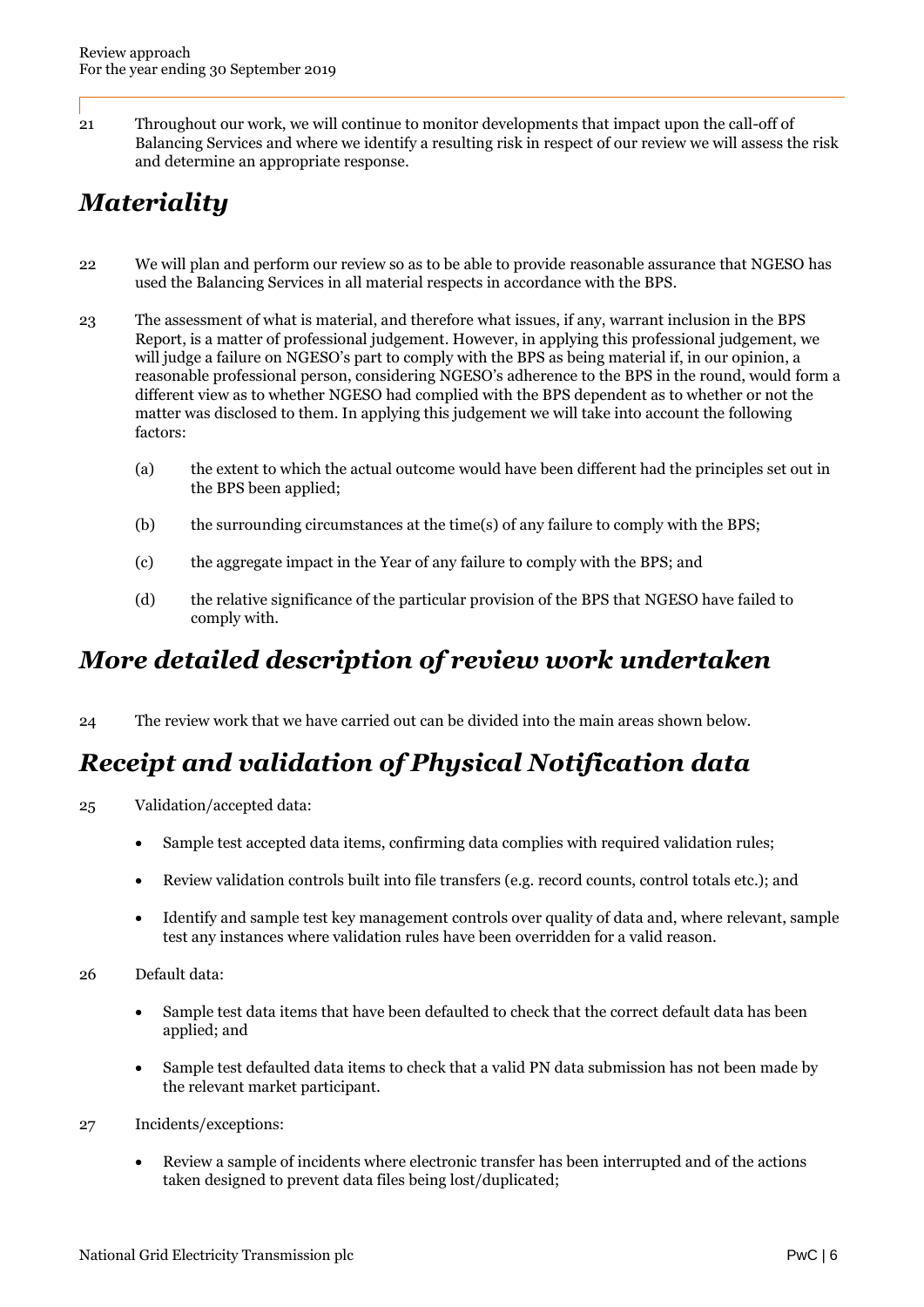- Review a sample of correspondence/help desk queries from market participants questioning rejection of a data files; and
- Sample test rejected items to check that data was rejected for a 'valid' reason.

### <span id="page-9-0"></span>*The consistency of data provided to market participants during the "day-ahead" and "within-day" balancing processes to data used internally by NGESO*

- 28 Accepted items and controls:
	- Sample test data items to check that the data had been submitted to the Balancing Mechanism Reporting Agent ('BMRA') directory in the required timescales;
	- Sample test data items, reviewing evidence that procedures have been complied with (e.g. sign off of checklist, evidence of review and approval of value);
	- Sample test controls over input of data to SORT/SPICE (e.g. sign off of input, one-for-one checking); and
	- Sample test data items to check values reported to BMRA to data input sheets.
- 29 Incidents/exceptions:
	- Review a sample of any complaints/disputes raised by market participants to identify any that related to the late provision of data; and
	- Review a sample of operational log/fault log for IT systems to check for any system failures that have resulted in late delivery of data.

### <span id="page-9-1"></span>*The call-off of Ancillary Services contracts in cost order during the "day-ahead" balancing process*

- 30 Accuracy of data available:
	- Check for a sample of days that the list from which contracts has been selected agrees to a list of contracts in place at that time;
	- Sample test days to confirm that the assessment of the need for BM Startup contracts has been carried out as required and documented in procedures;
	- Confirm evidence of management's review and approval of decision; and
	- Sample test BM Startup contracts called, to check that the decisions have been made in accordance with documented procedures.
- 31 Analytical review:
	- Sample test BM Startup contracts called, to check the cost of contract compared to others available that met geographical or constraint limitations.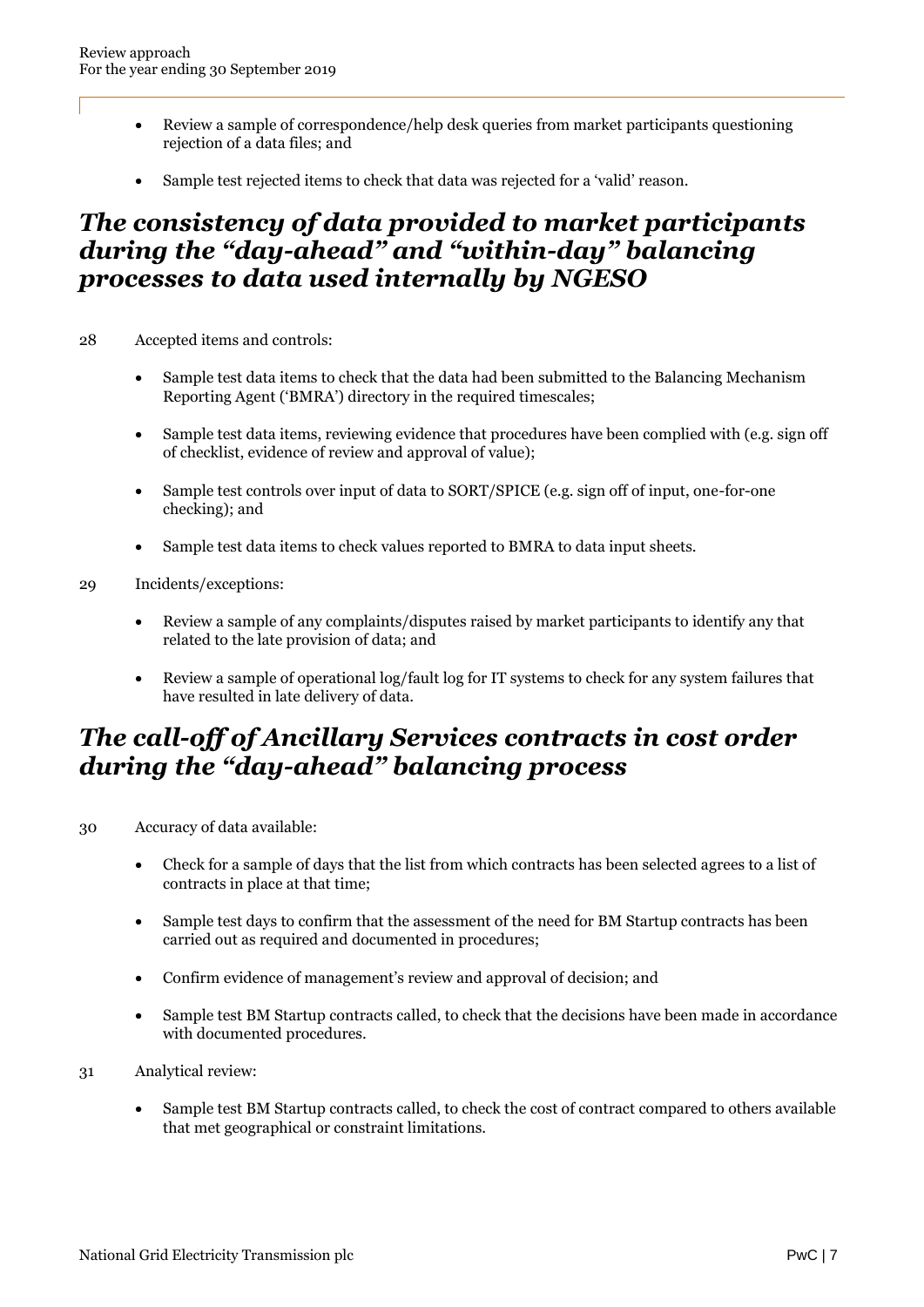### <span id="page-10-0"></span>*The call-off of Balancing Services in cost order during the "within-day" balancing process*

32 Accuracy of data available:

- Confirm for a sample of days that the list from which Ancillary Services contracts has been selected agreed to a list of contracts in place at that time;
- Sample test days to confirm that the assessment of the need for Ancillary Services contracts has been carried out as required and documented in procedures;
- Check evidence of management's review and approval of decision;
- Sample test Ancillary Services contracts called, to check that the decision has been made in accordance with documented procedures;
- Confirm evidence of management's review and approval of decision; and
- Sample test PGBTs issued to check that the decision to issue the PGBT has been taken in accordance with the documented procedures.
- 33 Analytical review:
	- Sample test Ancillary Services contracts that have been called to review cost of contract compared to others available that met geographical or constraint limitations;
	- Sample test Bids/Offers to check that the "operational plan" indicates that balancing measures have been required and that the Bid/Offer accepted met requirement stated in the plan;
	- Sample test Bids/Offers accepted to check the preparation of the "operational plan" that identifies the need for balancing measures and check that this has been prepared in accordance with documented procedures;
	- Sample test Bids/Offers to confirm whether accepted Bid/Offers have been the least cost of the Bids/Offers available. Where this was not the case, review any explanation provided by NGESO control engineers and check this explanation against the available information. We will review explanations provided by NGESO for instances where the least cost Bid/Offer was not accepted for reasonableness. We are not, by profession, engineers and our challenge on engineering decisions is therefore limited as to whether the explanation seemed to us reasonable;
	- Review evidence of authorisation/post-event review of decision by management;
	- Review analytically Bids/Offers accepted over the course of review Year to seek to identify whether any Balancing Mechanism Units appeared to be selected more frequently than others;
	- Sample test the PGBTs issued to check that such an action was appropriate in view of the operational plan produced;
	- Sample test the PGBTs issued to check that a suitable number of PGBT Offers has been received by NGESO prior to the decision to select a specific generating unit, and that the PGBT issued formed part of the least cost solution, subject to constraints, and displayed no bias.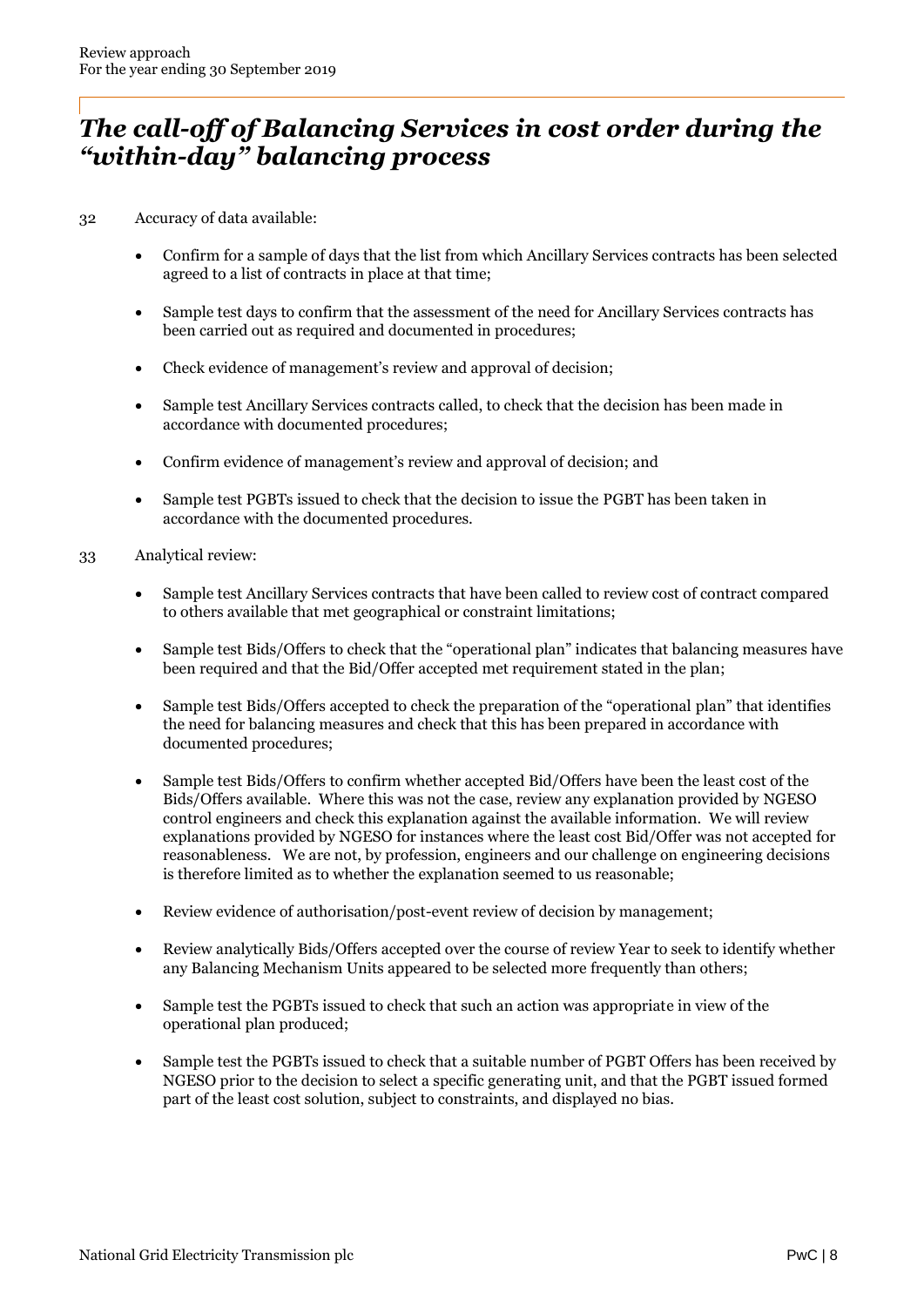# <span id="page-11-0"></span>*General IT Controls Testing*

- 34 The majority of transactions regarding input and output of data are sent and processed electronically. Consequently, we will review the strength of the IT controls existing over these areas.
- 35 Our review will focus on the following in respect of controls over SPICE and SORT:
	- a. Program development;
	- b. Program changes;
	- c. Computer Operations; and
	- d. Access to programs and data.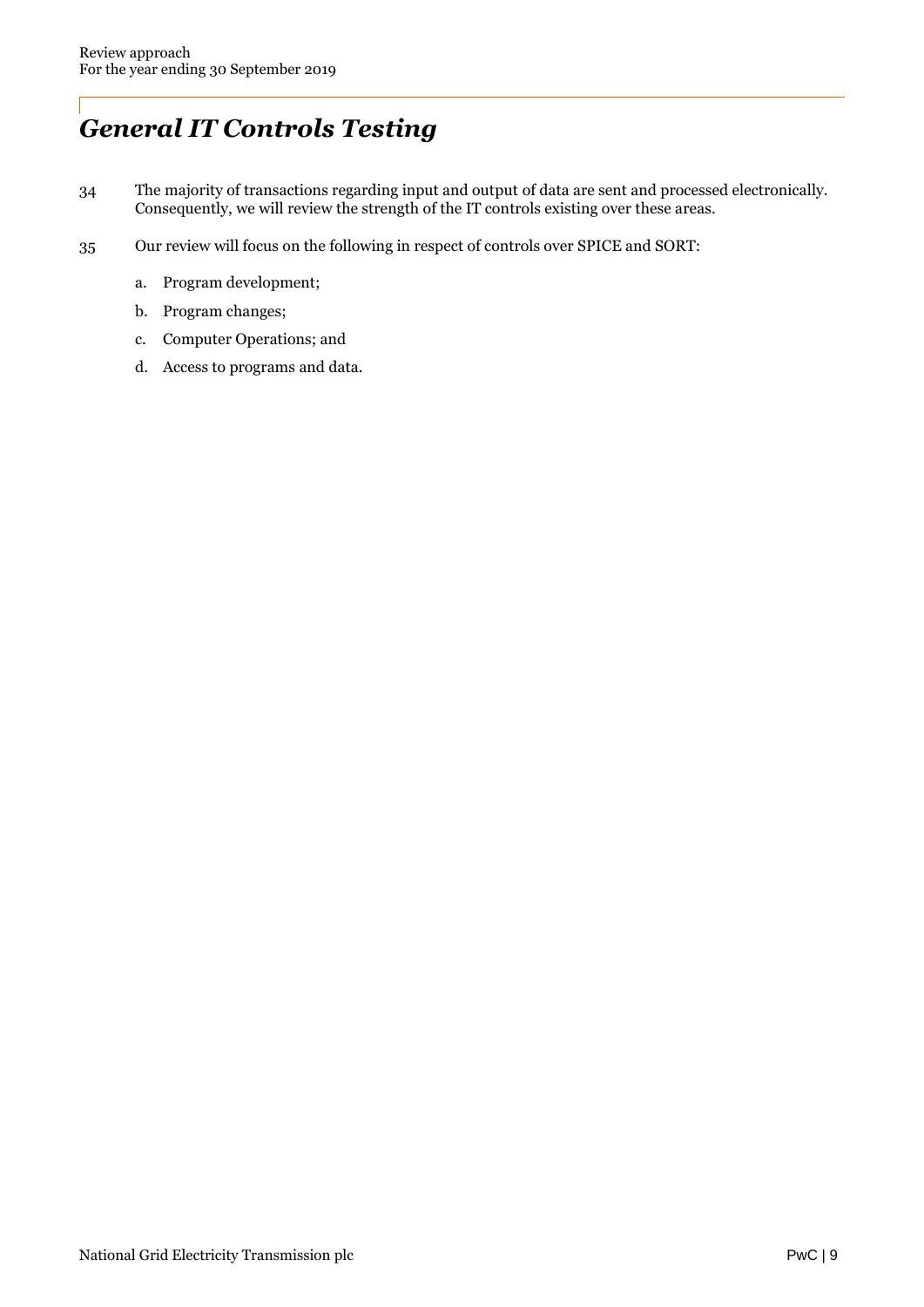# <span id="page-12-0"></span>*Appendix A– Risk and response table*

| <b>Risk</b>                                                                                                                                                                                                                                                                                                                                                                                                                                                                                                                                                                                                                                                                                                                               | <b>Our response</b>                                                                                                                                                                                                                                                                                                                                                                                                                                                        |
|-------------------------------------------------------------------------------------------------------------------------------------------------------------------------------------------------------------------------------------------------------------------------------------------------------------------------------------------------------------------------------------------------------------------------------------------------------------------------------------------------------------------------------------------------------------------------------------------------------------------------------------------------------------------------------------------------------------------------------------------|----------------------------------------------------------------------------------------------------------------------------------------------------------------------------------------------------------------------------------------------------------------------------------------------------------------------------------------------------------------------------------------------------------------------------------------------------------------------------|
| Engineering decisions not most economical:<br>Decisions to accept bids and offers are made to comply with<br>variety of parameters, for example the frequency and<br>constraints between zones. While such decisions will<br>achieve the requirements per other parameters they may not<br>always be the most economical contract.                                                                                                                                                                                                                                                                                                                                                                                                        | As auditors we recognise our limitation in determining<br>whether such decisions were most appropriate in the given<br>circumstances. We will obtain a representation from<br>NGESO that such decisions made did not have any more<br>economical alternatives.                                                                                                                                                                                                             |
| Retrospective amendments to data<br>Errors may be noted in balancing data which is available in<br>the balancing systems or data which is published on the<br>BMRS. Such errors may have to be retrospectively<br>amending. Incorrect data presents a risk of errors in the<br>balancing process.                                                                                                                                                                                                                                                                                                                                                                                                                                         | Through discussions with NGESO we will identify any such<br>errors which identified by management. Based on the<br>nature of errors and the subsequent analysis, performed by<br>NGESO, of the impact of these errors we will formulate<br>additional tests to confirm compliance with the<br>requirements of BPS.                                                                                                                                                         |
| System failures (failure of balancing systems and<br>other events affecting balancing process)<br>System failures may require the operations staff to:<br>Perform certain actions and subsequently recover<br>systems and potentially data; or<br>Take special decisions to ensure continuity of the<br>balancing process.<br>Such events increase the risk of error or actions that are not<br>consistent with the BSC.                                                                                                                                                                                                                                                                                                                  | Through discussion with NGESO staff and review of Elexon<br>circulars, we will identify any system failures experienced.<br>We will determine the impact of any such failures on<br>operational activities and review recovery actions taken.                                                                                                                                                                                                                              |
| Operations during balancing mechanism system<br>outages<br>Balancing systems outages can be planned or unplanned<br>and occur due to various reasons. The severity of these<br>outages can vary and consequently NGESO's response will<br>depend on the conditions existing during the outage.<br>During some outages data is required to be input manually<br>into the system and there is a greater risk of error than<br>where this is performed electronically using a stable and<br>proven system. Also, where system failure, including failure<br>of communication links, requires fall back to manual<br>processes there is again a greater risk of error as operations<br>staff implement processes they are less familiar with. | As part of our more detailed planning for the assignment we<br>will identify key manual inputs and interactions with the<br>systems and will tailor our review work programme to<br>address the inherent risk of these activities.<br>As above we will identify, through discussion with NGESO<br>staff and review of appropriate event logs, periods where<br>manual processes were implemented and develop<br>appropriate tests to review the validity of actions taken. |